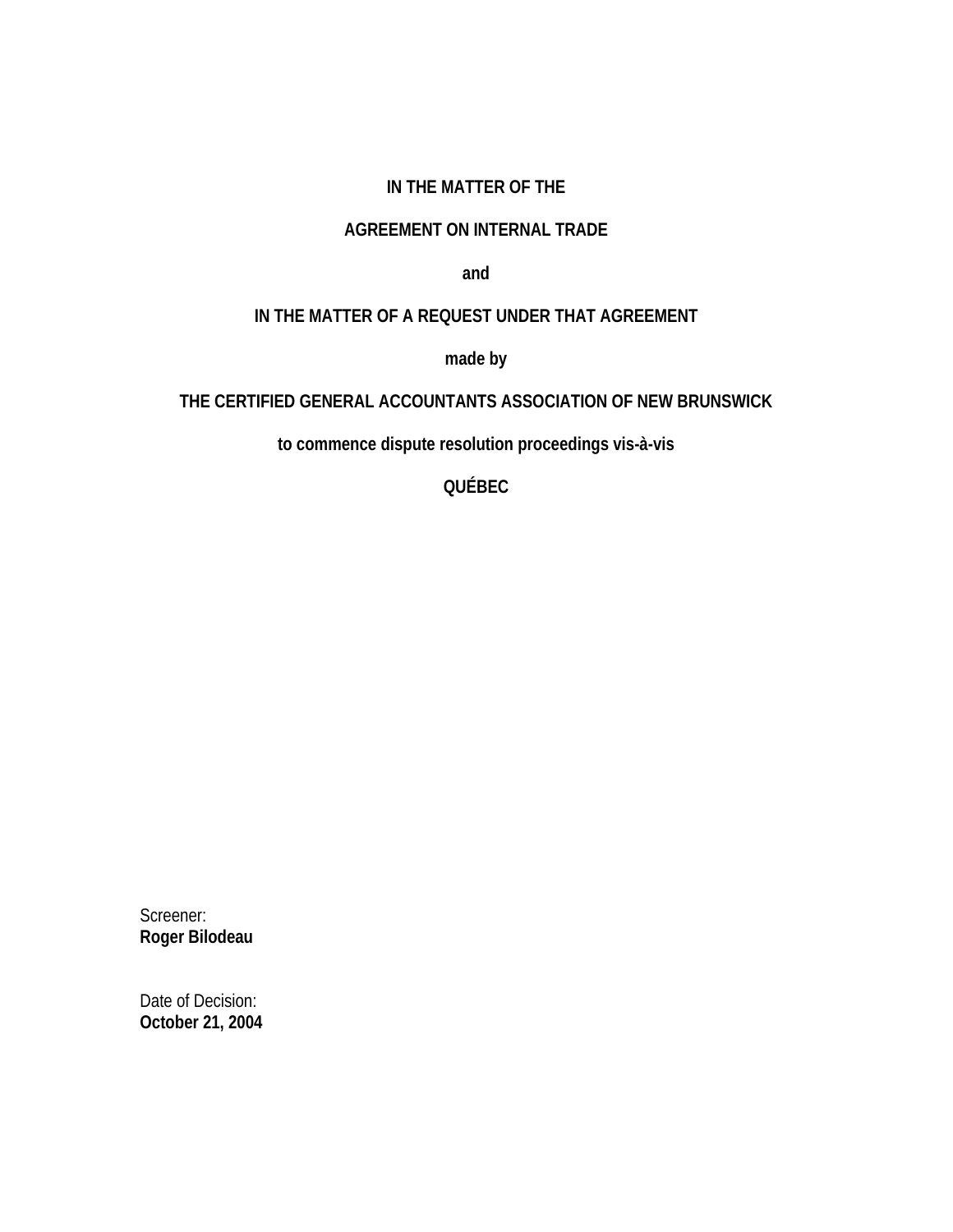### **Introduction**

1. The Certified General Accountants Association of New Brunswick (CGA-NB) has applied for permission to commence person-to-government dispute resolution proceedings against Québec, as provided by Article 1712(1)(a) (Initiation of Proceedings by Persons) of the Agreement on Internal Trade (AIT). In my capacity as New Brunswick's screener appointed to assess these types of complaints, I must decide if such permission should be granted.

#### **The Issue**

- 2. The issue in this matter can be summarized as follows :
	- a. Certified General Accountants (CGAs) who practise public accounting in New Brunswick are prevented form doing so in Québec because section 24 of Québec's Chartered Accountants Act and other legislative provisions allegedly restrict the practise of public accounting in Québec to Chartered Accountants  $(CAs)$ ;
	- b. As a result of these measures, CGA-NB states that its members are excluded from practicing public accounting in Québec, despite having qualifications and training in public accounting that are equivalent to those of CAs.

#### **Relevant Provisions of the AIT and steps taken by CGA-NB to pursue this matter**

- 3. Articles 1711(1) and (2) (Initiation of Proceedings by Government on Behalf of Persons) of the AIT require CGA-NB to request the Government of New Brunswick to initiate dispute resolution proceedings under Part A (Government-to-Government Dispute Resolution) of Chapter 17 before it can proceed under Part B (Person-to-Government Dispute Resolution). CGA-NB can only proceed with a person-to-government proceeding if the government of New Brunswick has declined to proceed under Part A.
- 4. Article 1711(3)(b) provides that CGA-NB must first request the Government of New Brunswick to initiate consultations with Québec to try to resolve the public accountant mobility issue under Article 711(Consultations). If New Brunswick declines to consult with Québec, CGA-NB would exhaust any "[…] applicable dispute avoidance and resolution process listed in Annex 1701.4 […]".
- 5. Finally, Article 1712(1) (Initiation of Proceedings by Persons) provides that CGA-NB can commence a person-to-government dispute resolution proceeding if it receives notice under Article 1711(4) that the Government of New Brunswick will not initiate such proceedings on its behalf under Part A of Chapter 17 of the AIT.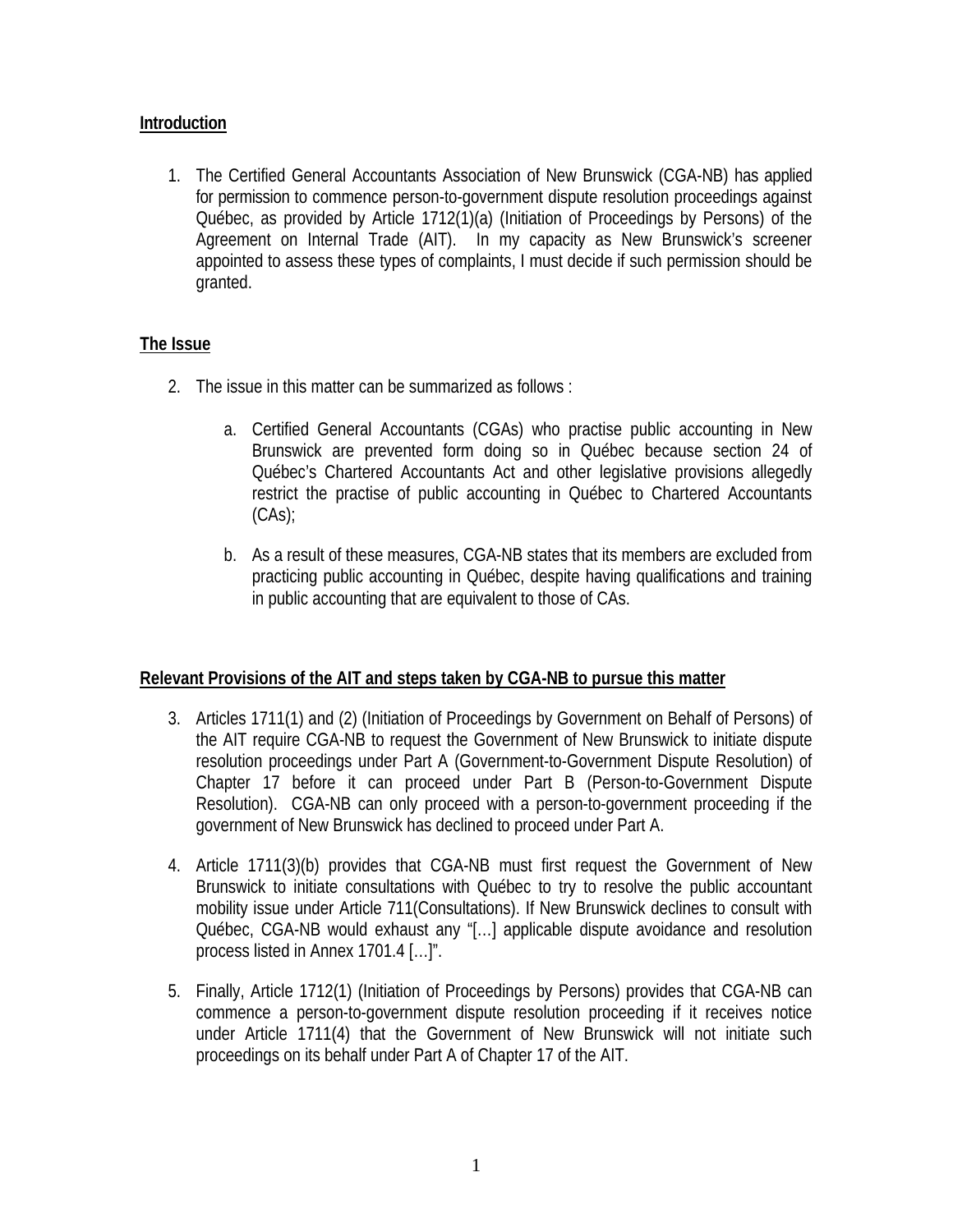- 6. In a letter dated March 23, 2004 addressed to New Brunswick's Labour Mobility Coordinator, CGA-NB did ask the Government of New Brunswick to consult with Québec as provided in Article 711 (Consultations) of the AIT to resolve the issue of public accountant mobility.
- 7. On May 13, 2004 New Brunswick's Deputy Minister of Training and Employment Development replied that the Government of New Brunswick would not initiate consultations because they would not be "expedient", based on Manitoba's prior experience in trying to resolve a similar public accountant mobility issue with Ontario.
- 8. On August 19, 2004, CGA-NB did also ask New Brunswick to initiate dispute resolution proceedings on its behalf under Part A of Chapter Seventeen of the AIT.
- 9. The Government of New Brunswick replied on September 1, 2004, stating that it would not proceed as requested under Part A of Chapter Seventeen of the AIT.
- 10. Article 1712(4) provides that a person cannot commence proceedings if the person has failed to:
	- a. request a Party to initiate dispute resolution proceeding under Article 1711(1);
	- b.  $[\dots]$  or
	- c. commence any applicable dispute avoidance and resolution process listed in Annex 1701.4 that may be invoked by the person;

within two years after the date on which the person acquired, or should have acquired, knowledge of the alleged inconsistent measure (vis-à-vis the AIT) and knowledge that the person incurred loss or damage or suffered a denial of benefit.

11. CGA-NB became aware that Québec's measures were possibly inconsistent with the AIT when it received a copy of a letter dated September 16, 2002, sent by Québec's Labour Mobility Coordinator to his New Brunswick counterpart. That letter purported to explain why a CGA-NB member was not allowed to provide audit services to a client in Québec. CGA-NB thereafter obtained professional advice to the effect that Québec's laws were inconsistent with the mobility provisions of the AIT.

#### **Role and Mandate of the Screener**

12. The Screener's mandate is set forth in Article 1713(4) of the AIT. This Article provides that, in deciding whether or not a party such as CGA-NB should be allowed to proceed with a dispute resolution proceeding, the Screener must take into account whether the complaint is: (1) frivolous; (2) vexatious; or (3) intended merely to harass. The Screener is also asked to determine if there is a reasonable case of injury or denial of benefit.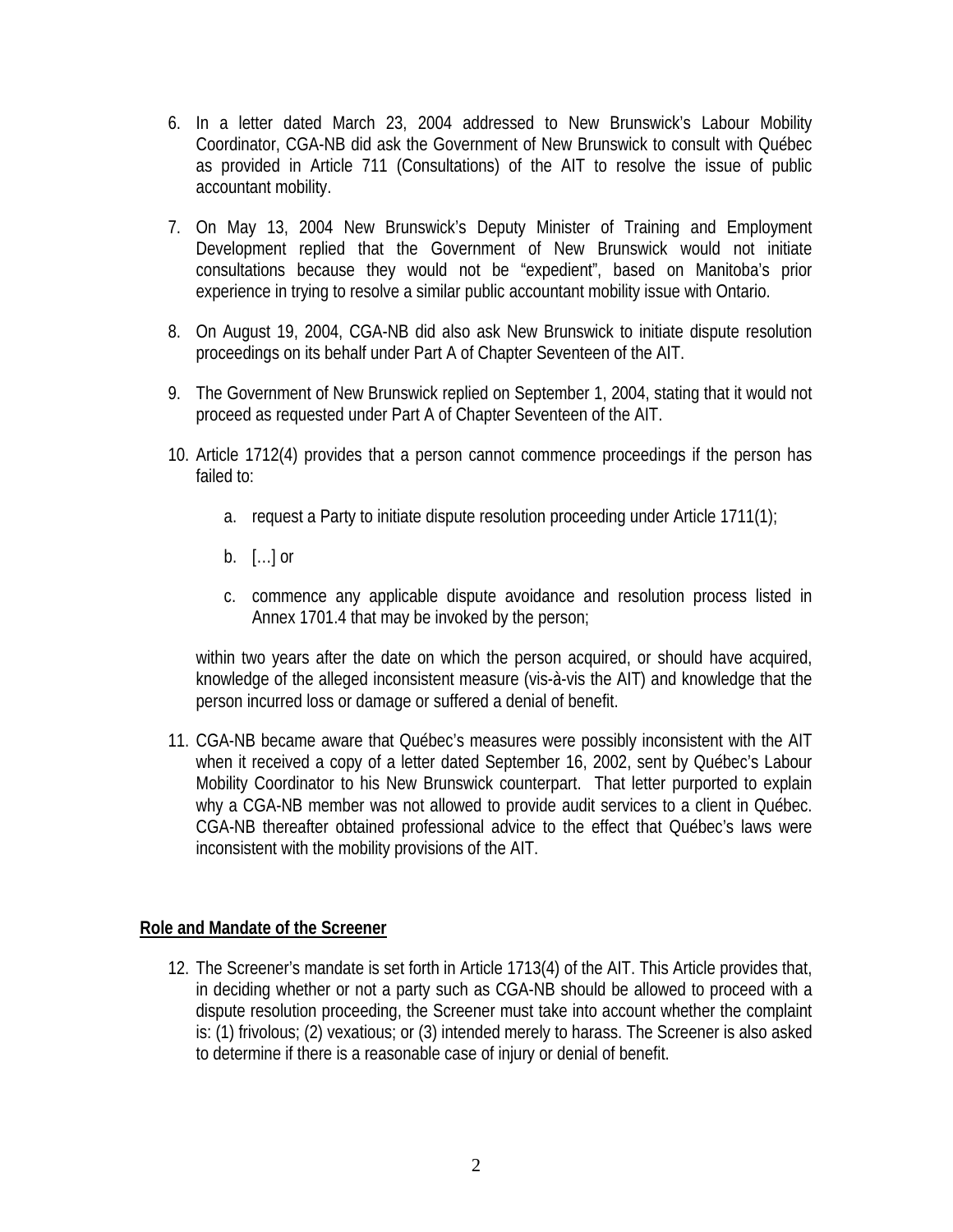- 13. With a view to providing further guidance to the Screener in regard to this mandate, New Brunswick recently issued Guidelines stating that:
	- a. The Screener is not expected to comment on, or draw any conclusion concerning: (1) consistency of any measures with AIT; (2) the arguments involved in the dispute; (3) the extent of injury; or (4) the outcome of any further dispute process:[emphasis added];
	- b. The Screener is not expected to speculate on the outcome of any negotiations or processes that might have a bearing on the complaint or might ultimately assist in resolving the complaint ; and
	- c. The Screener should not offer recommendations or observations that are unrelated to the question of whether or not a request has sufficient merit to proceed.
- 14. These Guidelines therefore make it clear that the Screener is not required (or indeed permitted) to conduct an in-depth analysis of the merits of the case, nor to consider the likelihood of success of the case. Rather, the Screener is simply required to satisfy himself that the case is not devoid of merit.

#### **A Precedent in the Matter**

- 15. It is noteworthy and relevant to this matter that it is very similar to an AIT complaint launched in 2001 by CGAs from Manitoba, challenging Ontario's public accountant licensing regime. In that case, an AIT Panel found that Ontario's legislation constituted a barrier to mobility for CGA's from Manitoba who wanted to practise public accounting in Ontario. That barrier was found to be inconsistent with the mobility provisions of the AIT.
- 16. As noted above, CGAs from Manitoba successfully challenged Ontario legislation that prevented them from practicing public accounting in that province. In order to have that Complaint considered by the AIT Panel, it was necessary for CGA-Manitoba to obtain permission from the Manitoba Screener to initiate a person-to-government complaint, just as CGA-NB is attempting to do in this case.
- 17. The Hon. Alfred M. Monnin, Manitoba's Screener in that case, wrote that CGA-Manitoba's, "[…] issue is live and of importance to [Manitoba Certified General Accountants]". He therefore authorized CGA-Manitoba to proceed with a person-to-government dispute resolution proceeding. In his opinion, the issue was not frivolous, vexatious or intended to harass Ontario. Furthermore, he was satisfied that the complaint demonstrated a reasonable case of denial of benefits.